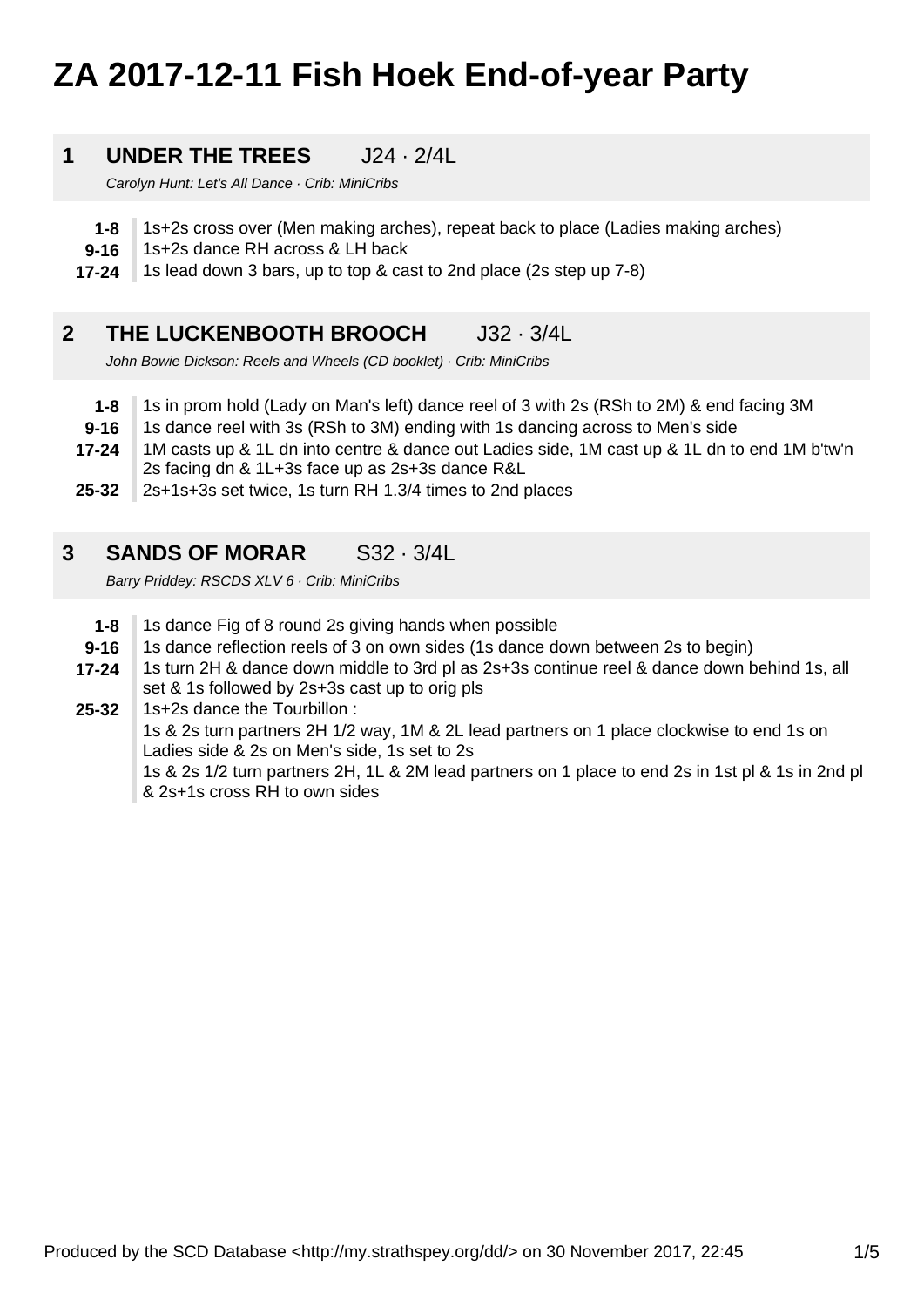### **4 NEVER AT SEA** R48 · 6/6L

J C Haddow · Crib: MiniCribs

4s & 5s & 6s start on opp sides

- **1-8** 1s cross RH & cast to 2nd place, cross LH & cast to 3rd place **while** 6s cross RH & cast to 5th place, cross LH & cast to 4th place
- **9-16** 1M+6L Prom hold dance reel of 3 with 4s (pass 4M LSh to start) **while** 6M+1L dance reel of 3 with 3s (pass 3M LSh) end 1s in 3rd place side by side facing up & 6s in 4th place facing down ready for:..
- **17-24** 1s & 6s dance reflection reels on sides dancing up/down between 3s/4s to start
- **25-32** 1s+6s dance R&L ending with 1s facing up & 6s facing down
- **33-36** End couples cross RH **while** cpl in 2nd+3rd pl also cpl in 4th+5th pl dance 1/2 RH across & all (1st+2nd pl, 3rd+4th pl, 5th+6th pl) change pl LH on side
- **37-40** Repeat bars 33-36
- **40-44** Repeat bars 33-36
- **45-48** All turn partners RH 5 4 6(1)(3)(2)

Dance 3 times to end  $6\ 5\ 4(3)(2)(1)$  or 6 times to end  $1\ 2\ 3(4)(5)(6)$ 

#### **5 BEST SET IN THE HALL J32 · 3/4L**

Helen Greenwood: RSCDS XLVI 7 · Crib: MiniCribs

- **1-8** 1s set & 1L followed by partner casts below 3s. 1L crosses & casts up to face her 1st corner **while** 1M dances up the middle to face 1st corner
- **9-12** 1s set to 1st corners & dance RSh round each other into 3rd corner (pstn) **while** 1st corners dance in & turn right about to face their original position
- **13-16** 1s+1st crnr person set & 1st crnr persons dance RSh round each other into diag opp crnrs **while** 1s dance in & pivot to right to face 2nd crnrs
- **17-24** 1s repeat bars 9-16 with 2nd corners & end passing RSh to 2nd place opposite sides. (3)(1)(2)
- **25-32** 2s+1s+3s chase clockwise 1/2 way & turn partners RH

#### **6 MRS STEWART OF FISH HOEK** S32 · 3/3L

Andrew Hodgson: Happy Blues (Pretoria 45th Anniversary) · Crib: Eric's E-cribs

- **1--** All set | turn P RH 1/2 and cast to opposite side | chase 1/4 round clw into facing lines across (M below W)
- **9--** All set | turn P RH  $\frac{1}{2}$  and cast to opposite line | chase  $\frac{1}{4}$  round clw into (3x,2x,1x)
- **17-20** 3c+2c ½ RHA as 1c turn RH ½ | All set (2,3,1)
- **21-32** R&L for 3 couples (2,3,1)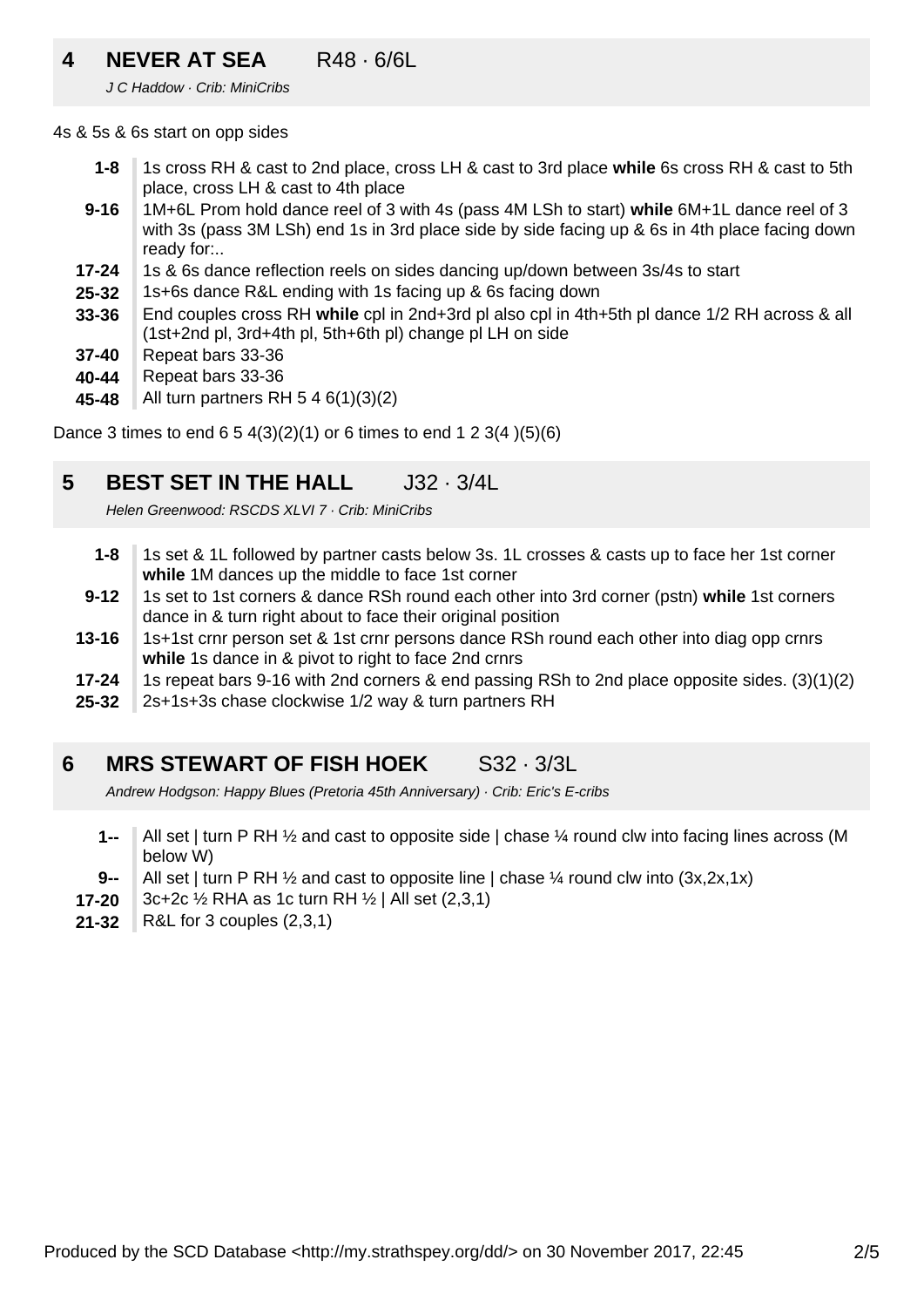### **7 THE WATERNISH TANGLE** J32 · 3/4L

Andrea Barfoot: The Skye Collection Vol 2 · Crib: MiniCribs

- **1-8** 1s cross down RH, set, cross down LH & set
- **9-16** 1s cross RH, change places on sides with 3s LH, 2s+1s cross RH & 3/4 turn LH on sides to form line of 4 across
- **17-24** 2s+1s dance the Targe :
	- **17-18** 1st & 2nd Ladies 3/4 turn RH **while** Men dance 1/4 way round anticlockwise
	- **19-20** 1st Man with 2nd Lady & 1st Lady with 2nd Man full turn LH
	- **21-22** 1st & 2nd Ladies 3/4 turn RH **while** Men dance 1/4 way round anticlockwise
	- **23-24** 1st Man with 2nd Lady & 1st Lady with 2nd Man turn LH to end on sides to 2(1)3
- **25-32** 1s cross down below 3s, cast up, dance up between 2s & cast to 2nd place

#### **8 THE RECUMBENT STONE** R48 · 5/5L

John Drewry: The Greenburn Book 3 · Crib: MiniCribs

- **1-8** 2s+3s+4s circle 6H round & back **while** 1s & 5s wait for 4 bars then turn RH for 4 bars
- **9-16** 1s & 3s dance Fig of 8 round couples below them
- **17-24** 1s & 3s dancing between couple below turn them with nearer hand 1.1/2 times, cast down behind next couple & lead up LH to face 1st corners
- **25-32** 1s & 3s dance 1/2 diag reel of 4 with 1st corners, pass RSh & 1/2 diagonal reel of 4 with 2nd corners to end passing RSh to face 3rd corners
- **33-40** 1s & 3s dance 1/2 diag reel with 3rd crnrs & pass RSh to face each other up/down in centre (Ladies face down & Men up) & 1/2 reel of 4 in centre
- **41-48** 3s & 1s turn RH 1.1/4 times to 2nd/4th places (opp side) & 3M passes 1L RSh to dance 1/2 Figs of 8 across round couples on their left (Lady up, Man down) to end 5 3 4 1 2

#### **9 REFRESHMENT BREAK**

#### **10 THE FIRST RAIN OF SPRING** J32 · 3/3L

Wouter Joubert: RSCDS XLIX 4 · Crib: MiniCribs

- **1-8** 1s dance down, cast up round 3s, meet, dance up to 1st place facing out. 1s+2s 1/2 turn (Men LH, Ladies RH)
- **9-16** 2s+1s dance double Figs 8 (1s cross up, 2s cast to start)
- **17-20** 1s+3s 3/4 turn RH into line up/down in middle facing partner & set
- **21-28** 1s+3s dance 1/2 Celtic Reel:
	- **21-22** 1s+3s pass partner RSh

**23-24** 1M+3L dance clockwise **while** 1L+3M dance 3/4 round each other LSh to face partners in line across

- **25-26** 1s+3s pass partner RSh
- **27-28** 1L+3M dance clockwise **while** 1M+3L dance 3/4 round each other LSh to face partners in line up/down set
- **29-32** 3s+1s 3/4 turn partners RH to sidelines & 2s+3s+1s set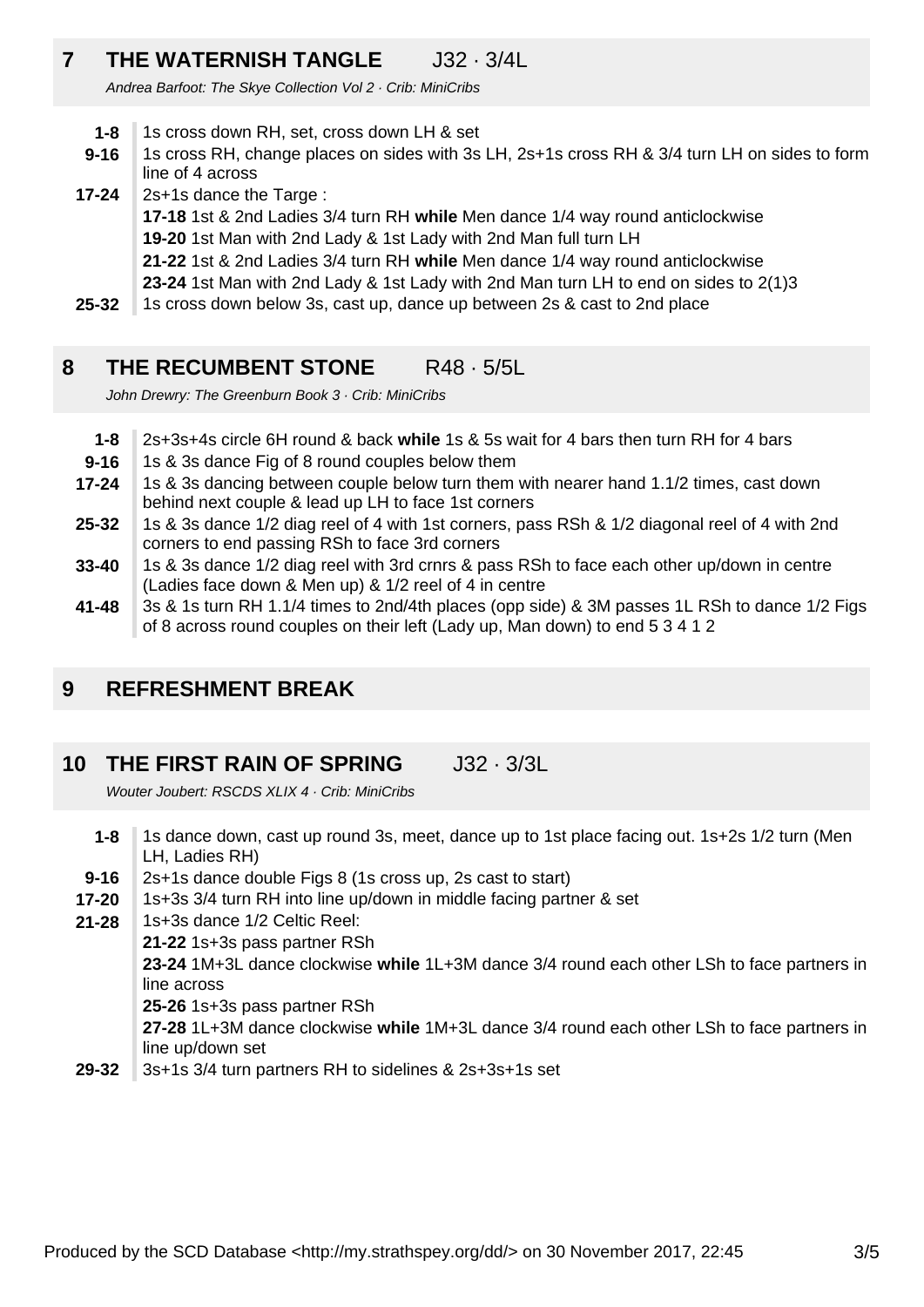### **11 HEATHER'S REAL** R32 · 3/4L

Andrew Hodgson: Happy Blues (Pretoria 45th Anniversary) · Crib: Eric's E-cribs

- **1--** 1c set | cast (2c up) ; dance between 3c | cast up to 2pl (2,1,3)
- **9--** 1c Petronella turn | set ; repeat [9-12] (2,1x,3)
- **17--** 1M+2c & 1W+3c RHA (Teapots R) ; 1c dance Lsh round P **while{4}** 2c+3c chase clw ½ (3x,1x,2x)
- **25--** 1M+3c & 1W+2c RHA (Teapots R) ; 1c turn LH 1 ¼ to 2pl **while{4}** 3c+2c chase clw ½ (2,1,3)

#### **12 RUBY WILKINSON'S FAREWELL TO CRANSHAWS** S32 · 4/4L

Alasdair Brown · Crib: MiniCribs

2 chords - 2nd chord 3s+4s cross to opp sides

- **1-8** 1s+4s set, cast down/up to 2nd/3rd places (2s+3s step up/down bars 3-4). 1s+4s turn 1/2 LH & dance 1/2 LH across to 1M facing 3L, 1L+3M, 4M+2L, 4L+2M
- **9-16** 4s+1s dance diagonal interlocking reels of 4 with corner positions (LH across 1/2 way in middle) **while** 2s (in 1st place) & 3s (in 4th place) dance reels of 4 across. End with 4s+1s facing each other, NHJ with partner, (4s face down, 1s face up)
- **17-24** 4s+1s Set+Link & dance circle 4H round to Left
- **25-32** 2s+4s also 1s+3s dance Poussette 2 4 (1) (3)

### **13 CITY OF STIRLING REEL** R32 · 3/4L

Roy Goldring: Bannockburn 700 · Crib: MiniCribs

- **1-8** 1s+2s+3s dance Snowball Grand Chain (1s+2s change places on sides to start). (3)(1)(2)
- **9-16** 1s cross (pass RSh) & 1/2 turn RH person in 3rd corner, 1s followed by corners change places (diag) passing LSh & 1s cast to 2nd place (opp sides) as corners end in original places
- **17-24** 1s cross (pass LSh) & 1/2 turn LH person in 4th corner, 1s followed by corners change places (diag) passing RSh & 1s cast to 2nd place (opp sides) as corners end in original places. 2(1)3
- **25-32** All turn RH (4 bars) & 1s dance 1/2 Figs of 8 (Lady up & Man down)

#### **14 THE BEES OF MAGGIEKNOCKATER** J32 · 4/4L

John Drewry: The Canadian Book of Scottish Country Dances · Crib: MiniCribs

- **1-8** 1s cross RH & cast 1 place, dance RH across with 3s & end 1M+3L also 1L+3M in prom hold facing out to pass corner person RSh
- **9-24** All dance 4x1/2 Reels of 3 on sides (to right to start, then left, right & left) with 1s+3s changing partners in centre at end of each 1/2 Reel to progress Men clockwise & Ladies anticlockwise. End in centre 1s facing down & 3s facing up
- **25-32** 1s dance between 3s turning 3s with nearer hand 1.1/2 times, crossing over to own sides & turn 4th person 1.1/2 times (Men RH & Ladies LH)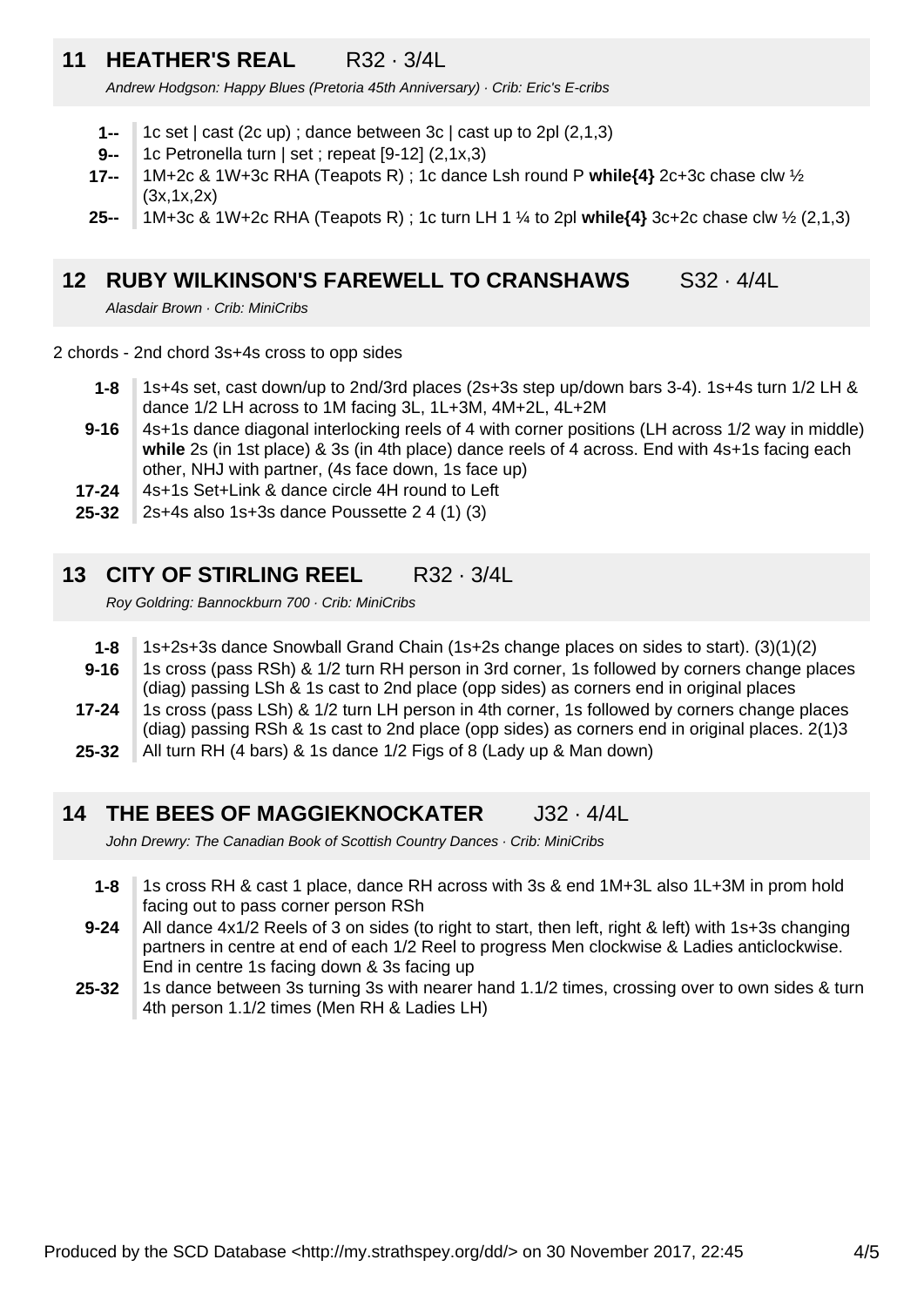### **15 THE DREAM CATCHER** S96 · 4S

Eileen Orr: RSCDS XLV 9 · Crib: MiniCribs

- **1-8** All circle 8H round & back
- **9-16** 1s+3s dance the Swirl: Turn partner RH into Allemande hold & dance LSh round other couple 1/2 way, dance LH across & swirl to face side couples (BtoB with ptnr & Lady facing Man)
- **17-24** All dance reels of 4 across
- **25-32** All set & dancing couples dance out between side couples, cross & cast to change places RH with partner back into places
- **33-40** All set & advance with partners, retire diagonally with corners & set
- **41-48** 1L+4M dance R&L with 3L+2M (on diagonal)
- **49-56** 1M+2L dance R&L with 3M+4L (other diagonal)
- **57-64** All set with corners, Adv+Ret with partners & set
- **65-88** 2s & 4s repeat bars 9-32
- **89-96** All circle 8H round & back

#### **16 J. B. MILNE** R32 · 3/4L

Hugh Foss: A Guide to Scottish Country Dancing (ex-Collins) · Crib: MiniCribs

- **1-8** 1M+2L set advancing & turn RH, 1L+2M set advancing & turn RH
- **9-16** 1s set to each other & turn 2H, cast to 2nd place & Petronella turn to Lady between 2s & Man between 3s
- **17-24** 1s set & 3/4 turn RH **while** 2s+3s change places RH on sides & set, 1s repeat but 2s & 3s cross RH & set
- **25-32** 1s set & change places RH **while** 2s+3s change places RH on sides & set, 1s cast round corner to 2nd pl own sides as 2s+3s cross RH & all set

#### **17 MAIRI'S WEDDING** R40 · 3/4L

James B Cosh: Twenty Two SCD · Crib: MiniCribs

- **1-8** 1s turn RH & cast to 2nd place, 1s turn LH to face 1st corners
- **9-16** 1s dance 1/2 diagonal reel of 4 with 1st corners, 1s dance 1/2 diagonal reel with 2nd corners
- **17-24** 1s dance 1/2 diagonal reel with 3rd corner (pstns), 1/2 diagonal reel with 4th corner (pstns)
- **25-32** 1s dance reel of 3 across (Lady with 2s, Man with 3s - LSh to 1st corner)
- **33-40** 2s+1s+3s circle 6H round & back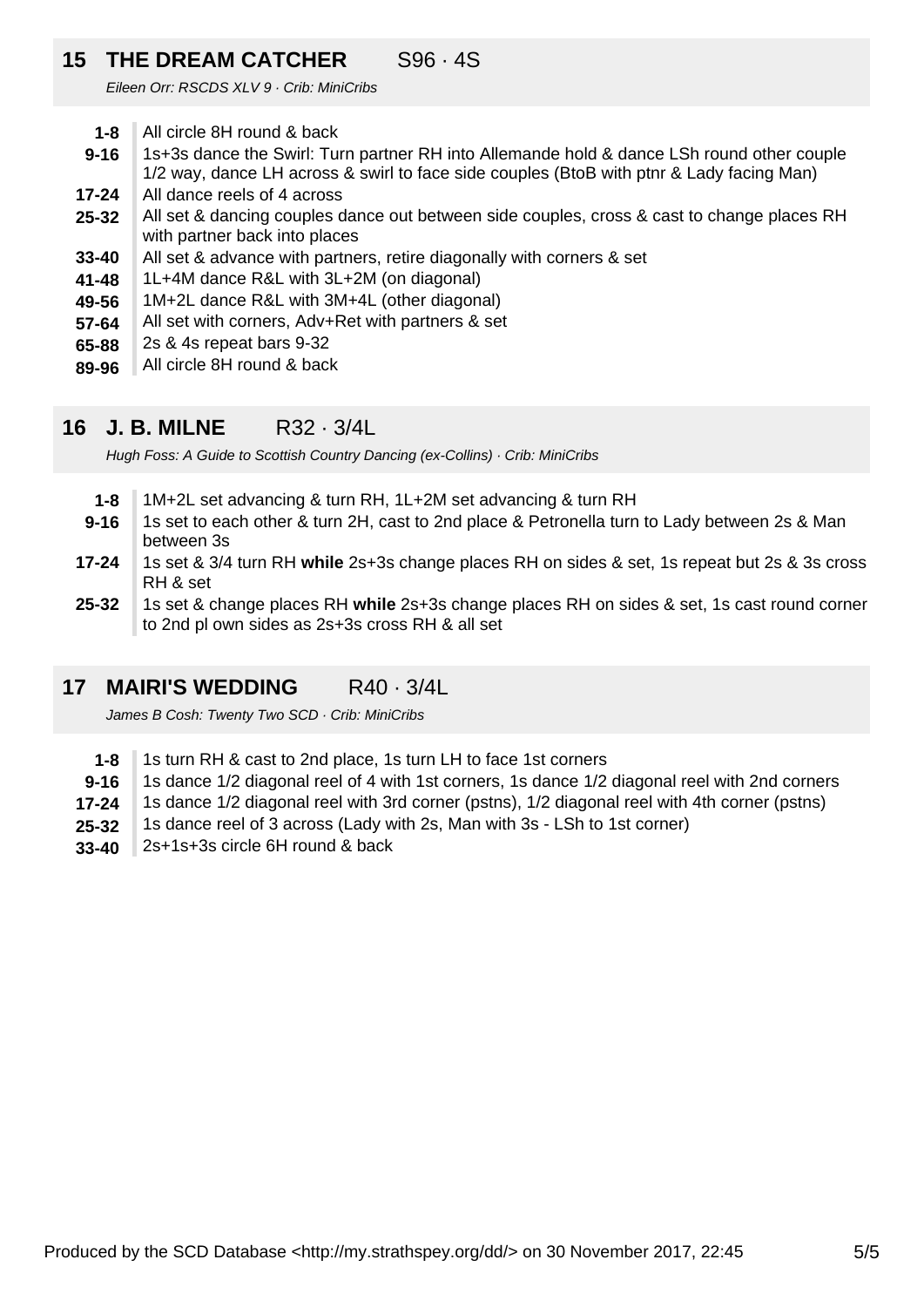# **ZA 2017-12-11 Fish Hoek End-of-year Party**